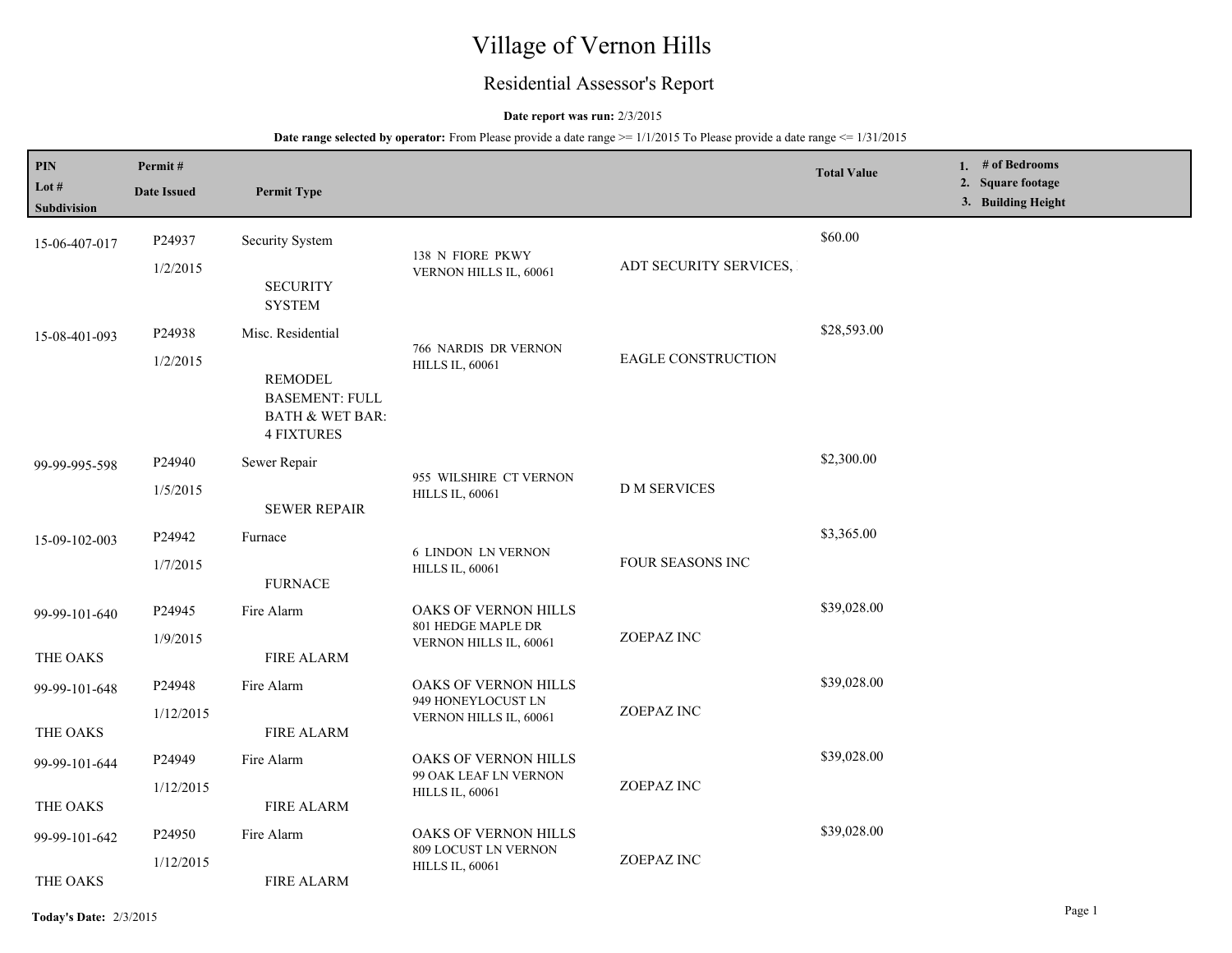## **Date range selected by operator:** From Please provide a date range >= 1/1/2015 To Please provide a date range <= 1/31/2015

| $\mathbf{PIN}$<br>Lot #<br>Subdivision | Permit#<br><b>Date Issued</b> | <b>Permit Type</b>                                                                                                                                                      |                                                                               |                          | <b>Total Value</b> | 1. # of Bedrooms<br>2. Square footage<br>3. Building Height |
|----------------------------------------|-------------------------------|-------------------------------------------------------------------------------------------------------------------------------------------------------------------------|-------------------------------------------------------------------------------|--------------------------|--------------------|-------------------------------------------------------------|
| 99-99-101-641                          | P24951<br>1/12/2015           | Fire Alarm                                                                                                                                                              | OAKS OF VERNON HILLS<br><b>805 LOCUST LN VERNON</b><br><b>HILLS IL, 60061</b> | ZOEPAZ INC               | \$39,028.00        |                                                             |
| THE OAKS                               |                               | <b>FIRE ALARM</b>                                                                                                                                                       |                                                                               |                          |                    |                                                             |
| 99-99-101-649                          | P24952                        | Fire Alarm                                                                                                                                                              | OAKS OF VERNON HILLS                                                          |                          | \$39,028.00        |                                                             |
| THE OAKS                               | 1/12/2015                     | <b>FIRE ALARM</b>                                                                                                                                                       | 970 HONEYLOCUST LN<br>VERNON HILLS IL, 60061                                  | ZOEPAZ INC               |                    |                                                             |
| 15-08-202-014                          | P24953<br>1/12/2015           | Security System<br><b>SECURITY</b><br><b>SYSTEM</b>                                                                                                                     | 50 MONTEREY DR VERNON<br><b>HILLS IL, 60061</b>                               | DAVID W EINHORN          | \$290.00           |                                                             |
| 15-08-107-027                          | P24954<br>1/12/2015           | Misc. Residential<br><b>UPDATE MASTER</b><br><b>BATHROOM AND</b><br>HALL BATHROOM<br>(ADDING 1<br><b>FIXTURE IN</b><br><b>MASTER BY</b><br><b>SHORTENING</b><br>CLOSET) | 508 CHERRY VALLEY RD<br>VERNON HILLS IL, 60061                                | <b>LLOYD RUGEN</b>       | \$18,000.00        |                                                             |
| 15-08-206-008                          | P24955<br>1/13/2015           | Misc. Residential<br><b>BASEMENT: NEW</b><br><b>LAUNDRY ROOM</b><br>w/ ldry sink: 1 fixture                                                                             | 25 MONTEBELLO DR<br>VERNON HILLS IL, 60061                                    | <b>GCM CONSTRUCTION</b>  | \$18,000.00        |                                                             |
| 15-04-307-002                          | P24956<br>1/13/2015           | Misc. Residential<br>2 BATHROOMS<br><b>REMODEL</b><br>(FIXTURE<br><b>REPLACEMENT</b><br>ONLY)                                                                           | 3 BEDFORD DR VERNON<br><b>HILLS IL, 60061</b>                                 | <b>AMERICAN STANDARD</b> | \$9,000.00         |                                                             |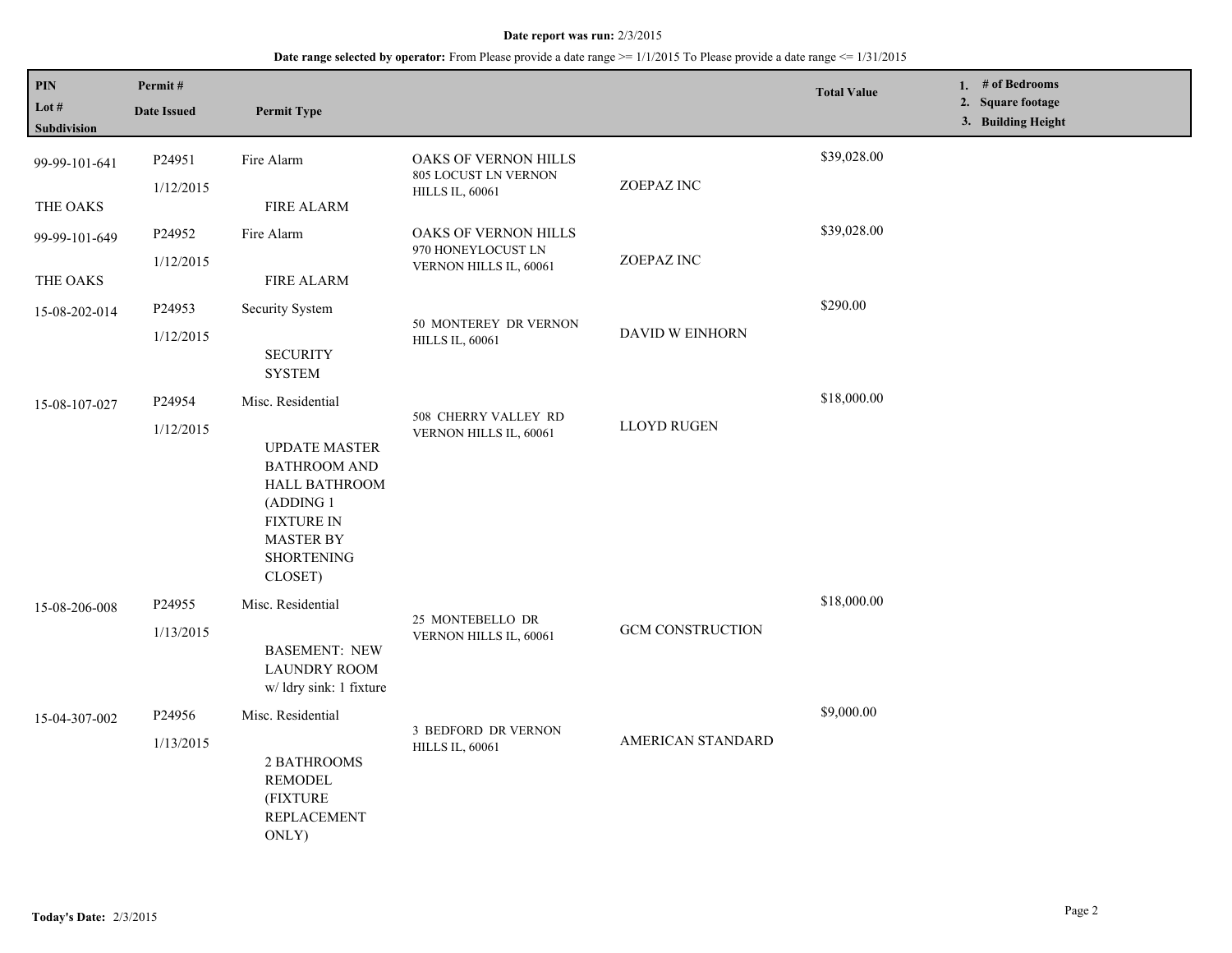## **Date range selected by operator:** From Please provide a date range >= 1/1/2015 To Please provide a date range <= 1/31/2015

| PIN<br>Lot #<br>Subdivision | Permit#<br><b>Date Issued</b> | <b>Permit Type</b>                  |                                                                       |                                            | <b>Total Value</b> | 1. $#$ of Bedrooms<br>2. Square footage<br>3. Building Height |
|-----------------------------|-------------------------------|-------------------------------------|-----------------------------------------------------------------------|--------------------------------------------|--------------------|---------------------------------------------------------------|
| 99-00-000-052               | P24957                        | Siding/Soffit/Fascia                |                                                                       |                                            | \$2,800.00         |                                                               |
|                             | 1/13/2015                     | <b>SIDING</b>                       | 315 ARDMORE CT VERNON<br><b>HILLS IL, 60061</b>                       | <b>MARCO ROMANI</b>                        |                    |                                                               |
| 15-08-407-006               | P24959                        | Siding/Soffit/Fascia                | 591 EVERGREEN DR<br>VERNON HILLS IL, 60061                            | HOLDA CONSTRUCTION                         | \$11,450.00        |                                                               |
|                             | 1/13/2015                     | <b>SIDING</b>                       |                                                                       |                                            |                    |                                                               |
| 15-04-313-002               | P24960                        | Furnace                             |                                                                       | VINCENT MAGSINO                            | \$2,122.00         |                                                               |
|                             | 1/13/2015                     | <b>FURNANCE</b>                     | 3 ST. IVES LN VERNON<br><b>HILLS IL, 60061</b>                        |                                            |                    |                                                               |
| 99-00-000-070               | P24961                        | Water Heater                        | 421 APPLETON DR VERNON<br><b>HILLS IL, 60061</b>                      | JOHN J MARKO                               | \$800.00           |                                                               |
|                             | 1/14/2015                     | water heater                        |                                                                       |                                            |                    |                                                               |
| 99-99-992-879               | P24964                        | Furnace                             | 277 COVENTRY CIR<br>VERNON HILLS IL, 60061                            | ALLIED AIR CONDITIONING<br><b>HEATING</b>  | \$2,100.00         |                                                               |
|                             | 1/15/2015                     | <b>FURNACE</b>                      |                                                                       |                                            |                    |                                                               |
| 15-05-205-002               | P24966                        | Re-Roofing                          | 405 ALEXANDRIA DR<br>VERNON HILLS IL, 60061                           |                                            | \$15,682.00        |                                                               |
|                             | 1/16/2015                     | RE-ROOF                             |                                                                       | POWER HOME REMODELIN<br><b>GROUP</b> (LTD) |                    |                                                               |
| 99-00-000-606               | P24967                        | Furnace                             | <b>BETH GESKIE</b><br>556 E SADDLE BROOK LN<br>VERNON HILLS IL, 60061 | FOUR SEASONS INC                           | \$3,000.00         |                                                               |
|                             | 1/16/2015                     | <b>FURNACE</b>                      |                                                                       |                                            |                    |                                                               |
| 15-08-112-011               | P24969                        | Sewer Repair                        | 310 GREENBRIER LN<br>VERNON HILLS IL, 60061                           | <b>I&amp;D PLUMBING</b>                    | \$3,000.00         |                                                               |
|                             | 1/16/2015                     | <b>SEWER REPAIR</b>                 |                                                                       |                                            |                    |                                                               |
| 15-04-304-012               | P24970                        | Re-Roofing                          | 10 BEDFORD DR VERNON<br><b>HILLS IL, 60061</b>                        | HOME EXTERIOR DECORAT                      | \$8,900.00         |                                                               |
|                             | 1/19/2015                     | <b>REROOF</b>                       |                                                                       |                                            |                    |                                                               |
| 15-06-407-020               | P24971                        | Water Heater                        | 128 N FIORE PKWY                                                      |                                            | \$1,136.00         |                                                               |
|                             | 1/19/2015<br>WATER HEATER     | YUAN WANG<br>VERNON HILLS IL, 60061 |                                                                       |                                            |                    |                                                               |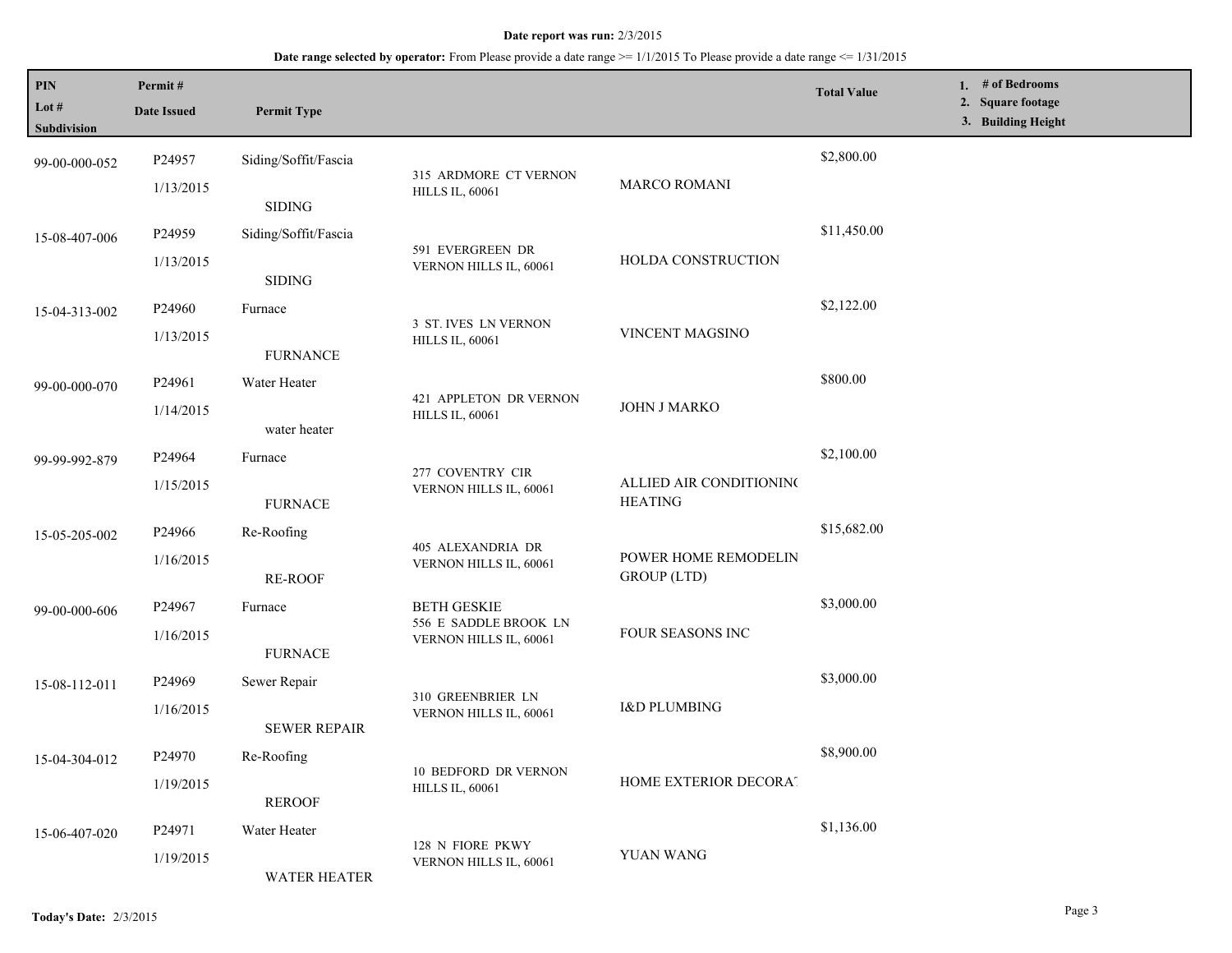### **Date range selected by operator:** From Please provide a date range  $\ge$ = 1/1/2015 To Please provide a date range  $\le$  1/31/2015

| PIN<br>Lot $#$<br><b>Subdivision</b> | Permit#<br><b>Date Issued</b> | <b>Permit Type</b>                                                                                         |                                                   |                             | <b>Total Value</b> | # of Bedrooms<br>1.<br><b>Square footage</b><br>2.<br>3. Building Height |
|--------------------------------------|-------------------------------|------------------------------------------------------------------------------------------------------------|---------------------------------------------------|-----------------------------|--------------------|--------------------------------------------------------------------------|
| 15-08-411-012                        | P24974<br>1/19/2015           | Water Heater<br><b>WATER HEATER</b>                                                                        | 246 NOBLE CIR VERNON<br><b>HILLS IL, 60061</b>    | RONALD I RATHSAM            | \$1,300.00         |                                                                          |
| 99-99-999-142                        | P24976<br>1/21/2015           | Furnace<br><b>FURNACE</b>                                                                                  | 343 E PINE LAKE CIR<br>VERNON HILLS IL, 60061     | FOUR SEASONS INC            | \$4,450.00         |                                                                          |
| 15-08-218-020                        | P24978<br>1/22/2015           | Misc. Residential<br><b>KITCHEN</b><br><b>REMODEL</b>                                                      | 310 W TALLY HO DR<br>VERNON HILLS IL, 60061       | SCHWALL BUILDERS, INC       | \$95,465.00        |                                                                          |
| 99-99-996-776                        | P24980<br>1/22/2015           | Misc. Residential<br><b>BSMT: FULL BATH</b><br>& WET BAR:<br>TOTAL 4<br><b>FIXTURES</b>                    | 395 W SYCAMORE ST<br>VERNON HILLS IL, 60061       | <b>GCM CONSTRUCTION</b>     | \$29,000.00        |                                                                          |
| 15-04-310-018                        | P24981<br>1/22/2015           | Sewer Repair<br>SEWER REPAIR,<br><b>INSTALL</b><br><b>CLEANOUT ON</b><br><b>PRIVATE</b><br><b>PROPERTY</b> | 104 ASHEVILLE CT VERNON<br><b>HILLS IL, 60061</b> | DRIP DROP PLUMBING          | \$2,800.00         |                                                                          |
| 99-99-996-028                        | P24984<br>1/23/2015           | Water Heater<br><b>WATER HEATER</b>                                                                        | 594 MUSKEGAN CT<br>VERNON HILLS IL, 60061         | ALL STAR PLUMBING           | \$700.00           |                                                                          |
| 15-04-307-001                        | P24985<br>1/23/2015           | Water Heater<br>WATER HEATER                                                                               | 1 BEDFORD DR VERNON<br><b>HILLS IL, 60061</b>     | ALL STAR PLUMBING           | \$700.00           |                                                                          |
| 15-08-401-022                        | P24988<br>1/26/2015           | Re-Roofing<br><b>REROOF</b>                                                                                | 316 HADDON CIR VERNON<br><b>HILLS IL, 60061</b>   | <b>BLACK SQUARE ROOFING</b> | \$10,950.00        |                                                                          |